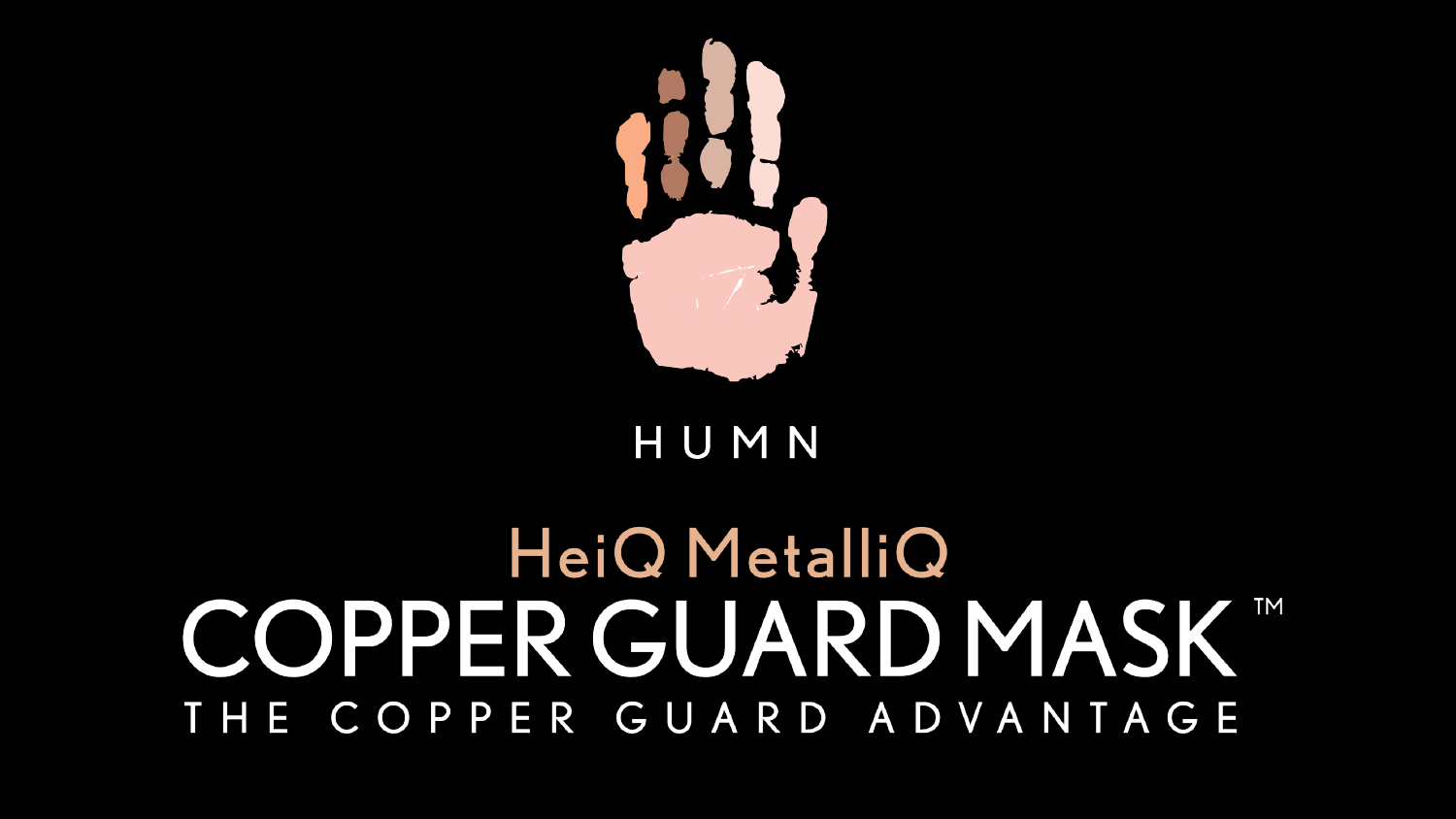

# WE ARE HUMN

At HUMN Pharma, we stand for a more ethical approach to healthcare; one where the client is involved and informed; one where the company and the products enable the body to heal itself. We are staking a claim to a new and disruptive evolution in the healthcare space rooted in the right values, upon which consumers, clients and our stakeholders have been waiting for and deserve.

Courageous in our decisions and actions, we strongly believe that good business means a better world. At HUMN Pharma, we carry highly effective, clinically proven and adverse-free products so that we may safely help everyday people with everyday problems.

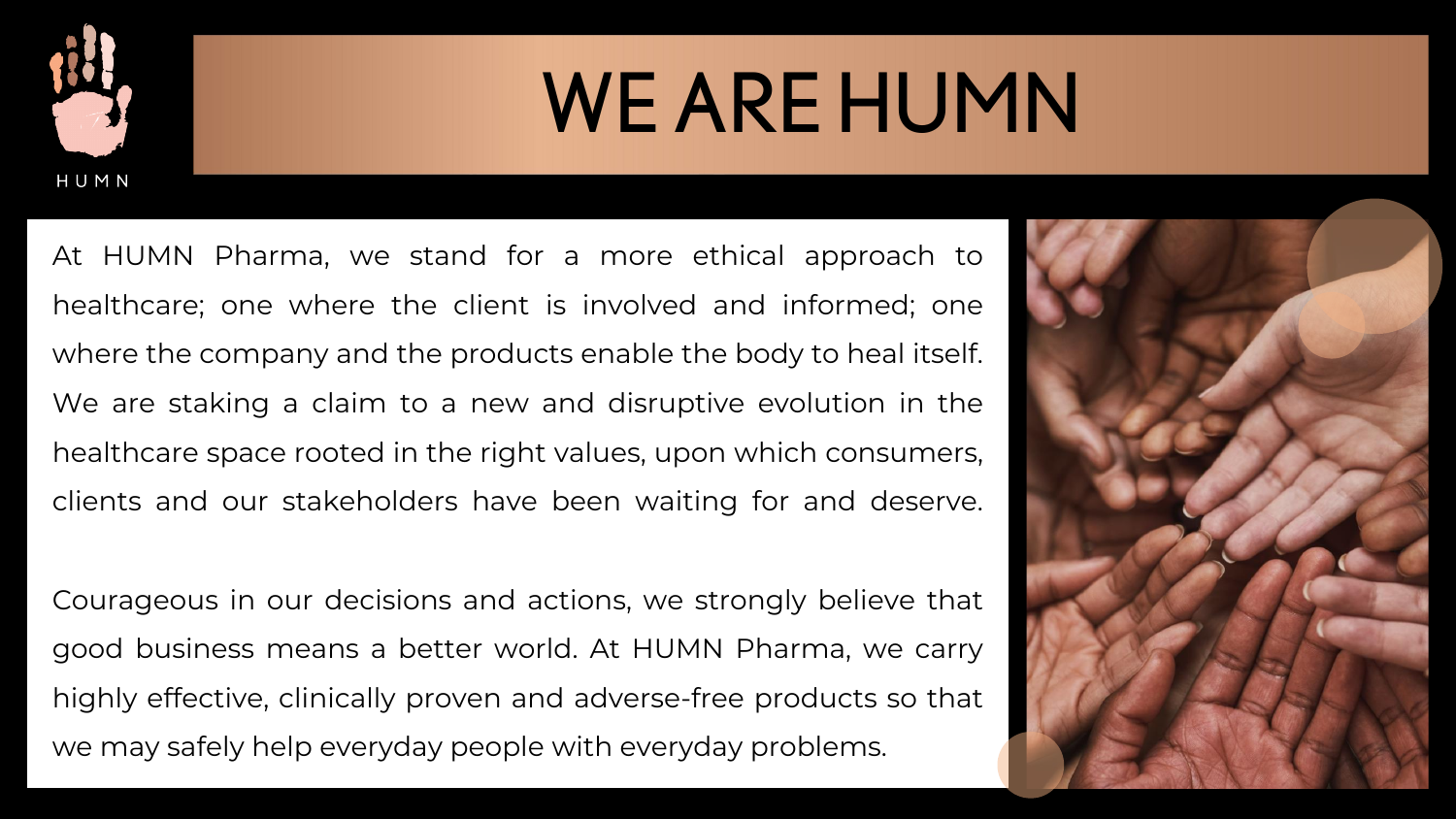

#### HEIQ MetalliQ COPPER GUARD MASK™

Textiles provide large hosting surface areas for bacteria and viruses, many of which may stay active on surfaces for days to months leading to sickness and mortality. Copper acts as a potent "antibacterial and antiviral" substance, which when applied to textiles reduces the transmission of disease, by reducing pathogens and providing antimicrobial efficacy.

HUMN Pharma Copper Guard Antiviral Textile Technology uses 99% pure copper, is highly anti-microbial and covers the maximum surface area without altering the physical properties of the material resulting is unprecedented efficacy and the ability to destroy viruses and bacteria within minutes.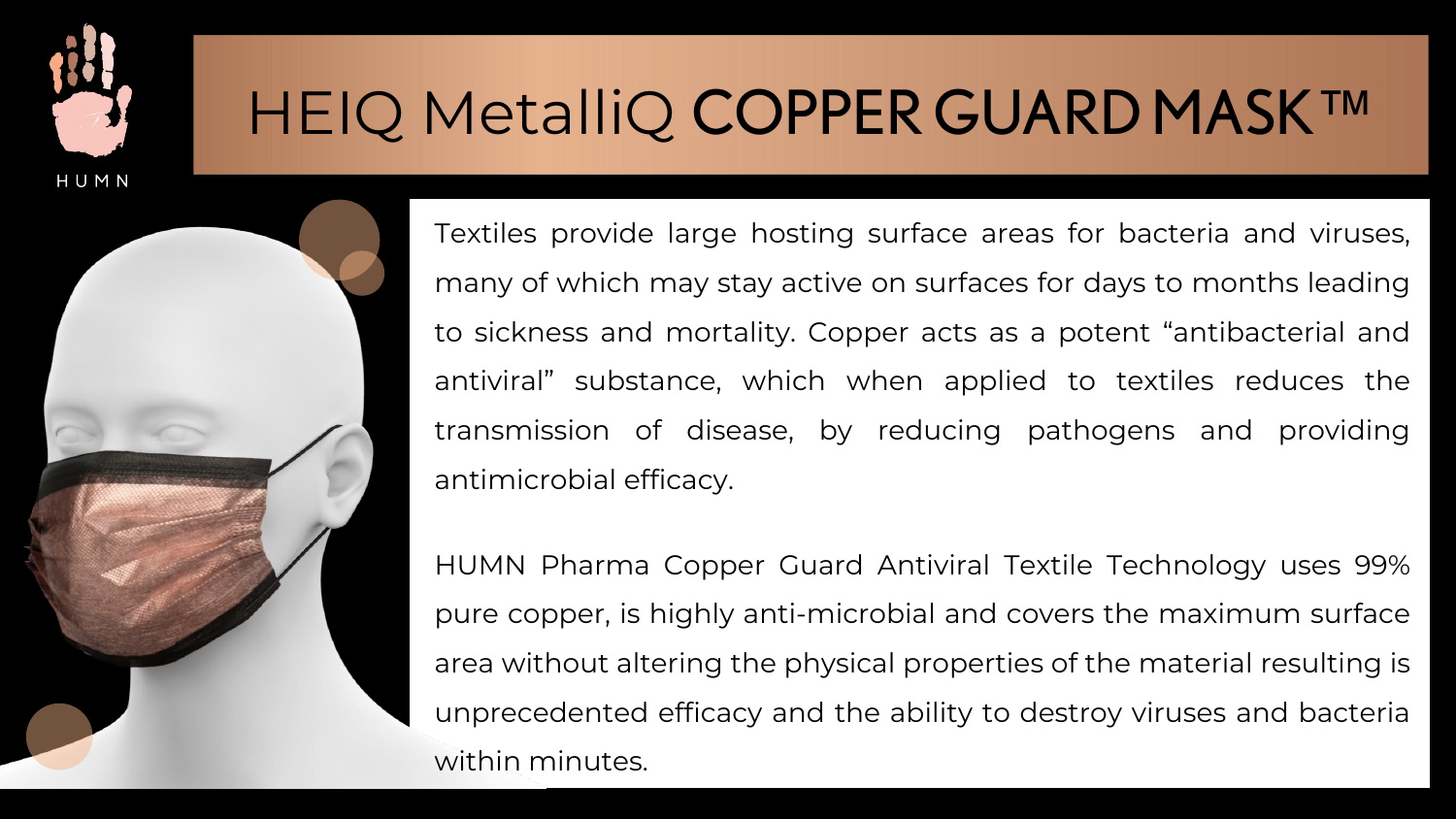

## PETER DOHERTY INSTITUTE CLINICALS

HEIQ MetalliQ **COPPER GUARD MASK™** is among the first textile technologies in the world to be proven effective against **SARS-CoV-2** in the laboratory. Tests conducted by *Peter Doherty Institute for Infection and Immunity* in Melbourne, Australia (*Doherty Institute*) showed that treated fabric achieved **99.86%** reduction of the virus.

The latest testing with SARS-CoV-2 virus was conducted by researchers at the *Doherty Institute*, a joint venture between the *University of Melbourne* and *The Royal Melbourne Hospital*, an internationally renowned institution combining research, teaching, public health and reference laboratory services, diagnostic services and clinical care into infectious diseases and immunity.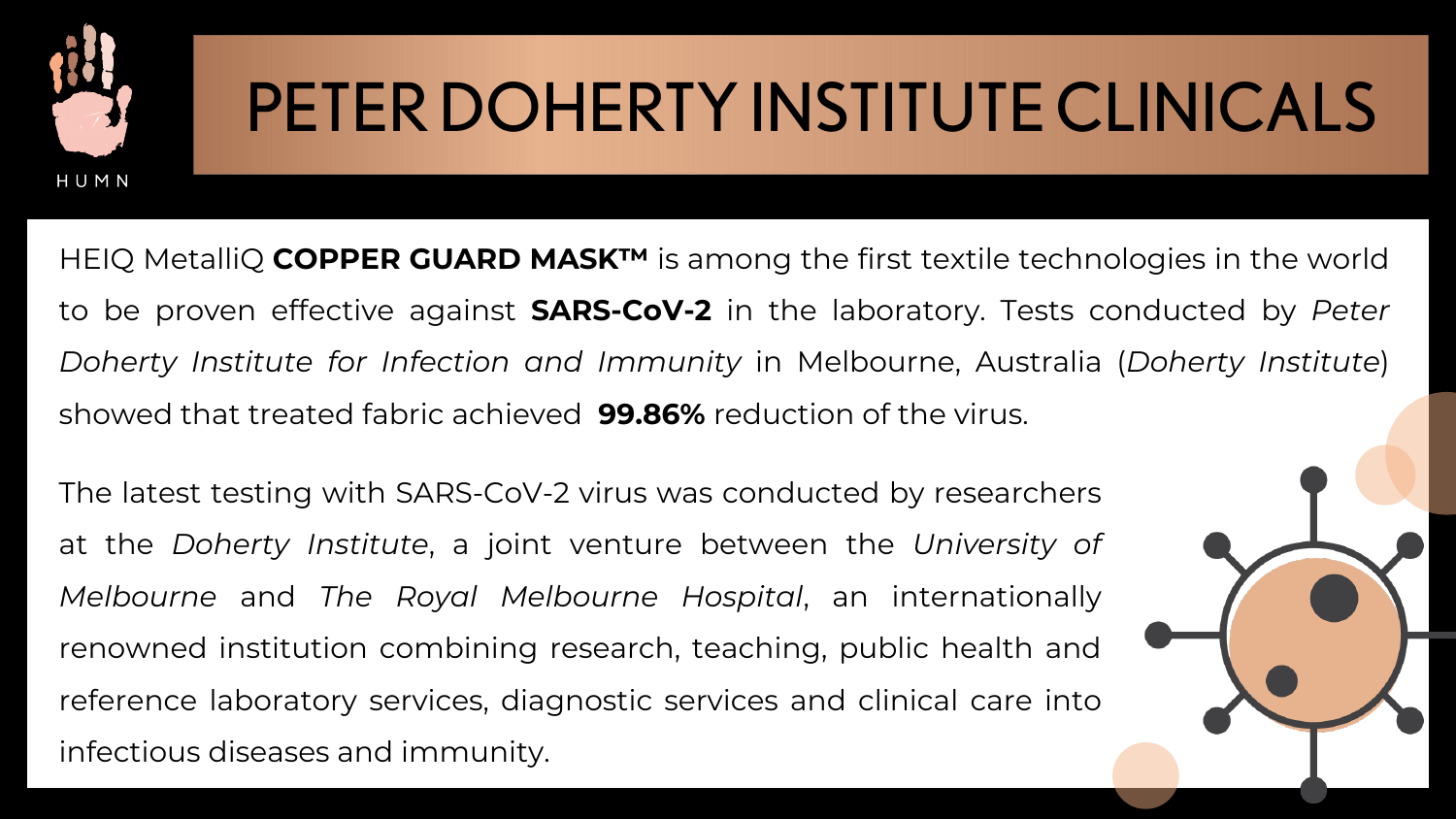

### BENEFITS OF HEIQ MetalliQ COPPER GUARD MASK™

- Antiviral and Antimicrobial Textile Technology.
- Reduces the transmission of diseases and pathogens.
- **99.86%** bacterial filtration efficiency.
- Effective against SARS/COV-2
- Ultra Thin, Breathable, Comfortable and Easy to Use.
- HUMN Pharma personnel uses the mask on average for 10 days before replacing.
- Good for 24 hours in the health care environment.

**Please note:** Using a lot of hand sanitizer and then touching the mask will lead to faster oxidation. Although this affects the appearance of the mask, it does not affect the efficacy of the mask and does continue to kill the virus on contact.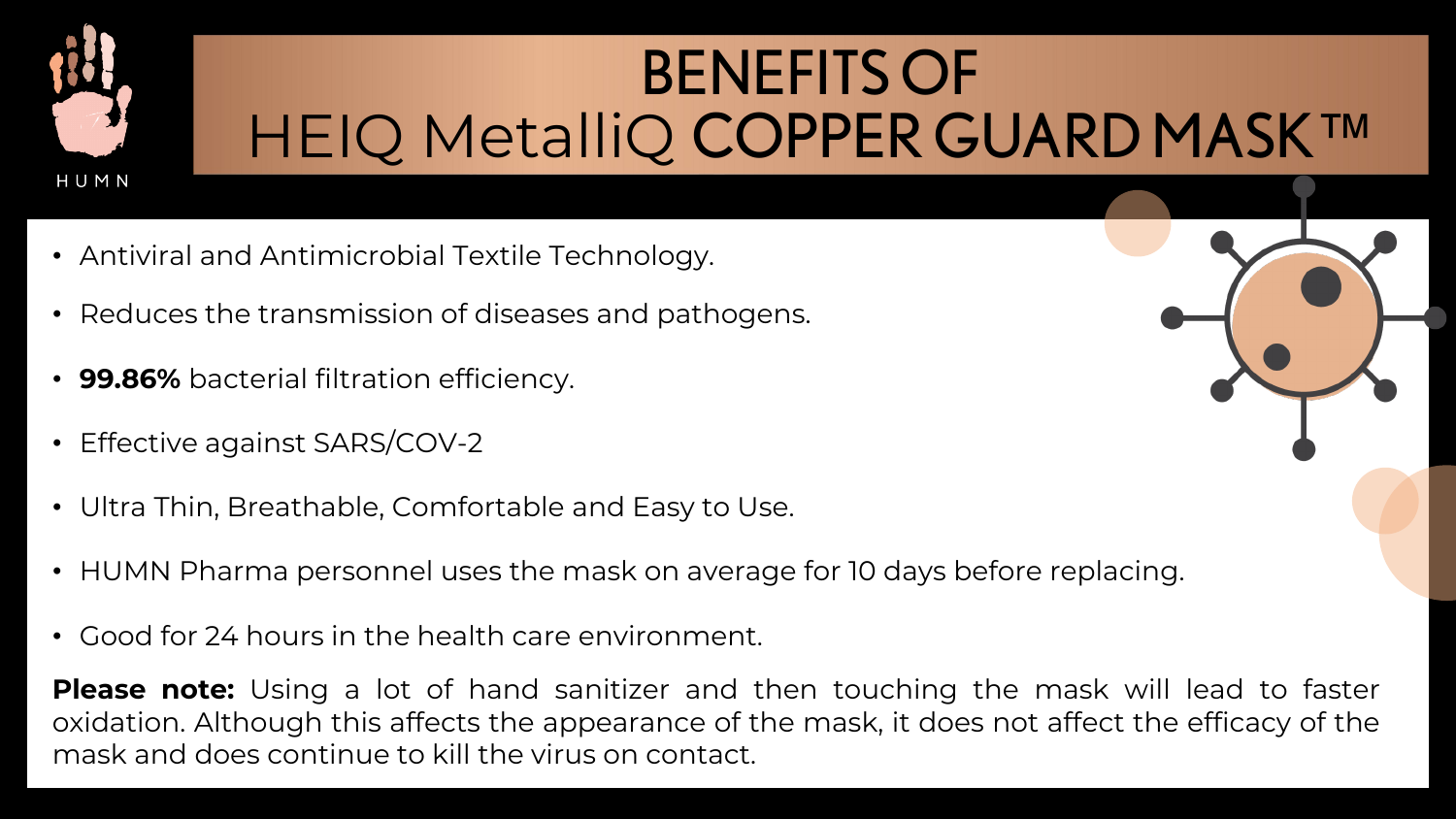

### HOW TO WEAR THE HEIQ MetalliQ COPPER GUARD MASK™

- Wash your hands or use hand sanitizer before putting on your mask.
- Handle by the loops and check condition of mask. If visibly damaged, discard the mask.
- Put the mask over your nose and mouth, with the copper side facing out.
- Secure it under your chin.
- Fit the mask snugly against the sides of your face, slipping the loops over your ear.
- Mold or pinch the stiff edge to the shape of your nose.
- Make sure you can breathe easily.

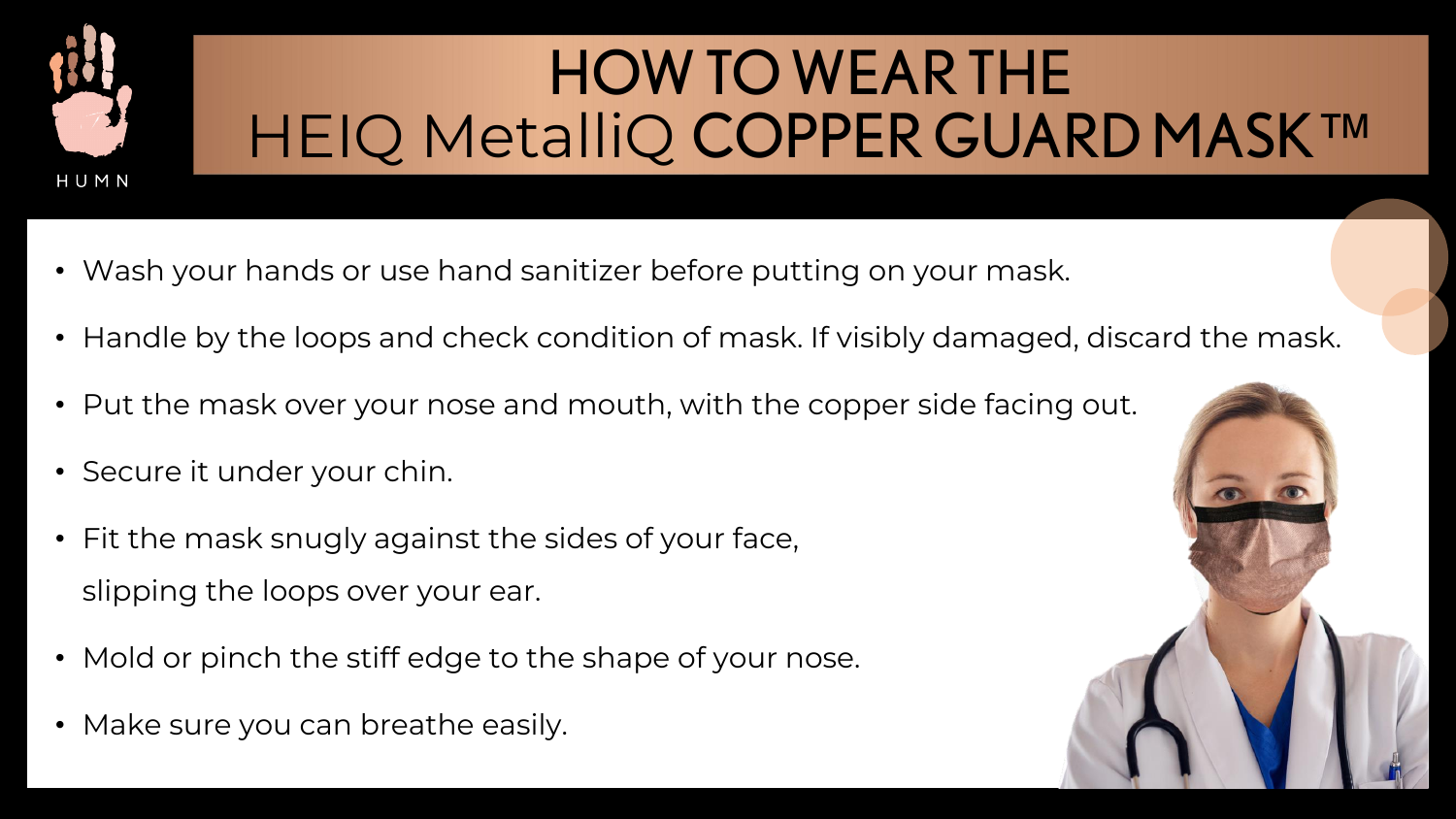

### EFFICACY OF 99.86%

#### ONLY ONE ITS KIND WORLDWIDE

#### LAB TESTED

**EVALUATE:**  $\bullet$  PROUDLY NORTH AMERICAN  $\heartsuit$  authorized by HEALTH CANADA

C-C-VID-19 MEDICAL DEVICE AUTHORIZATION #331457